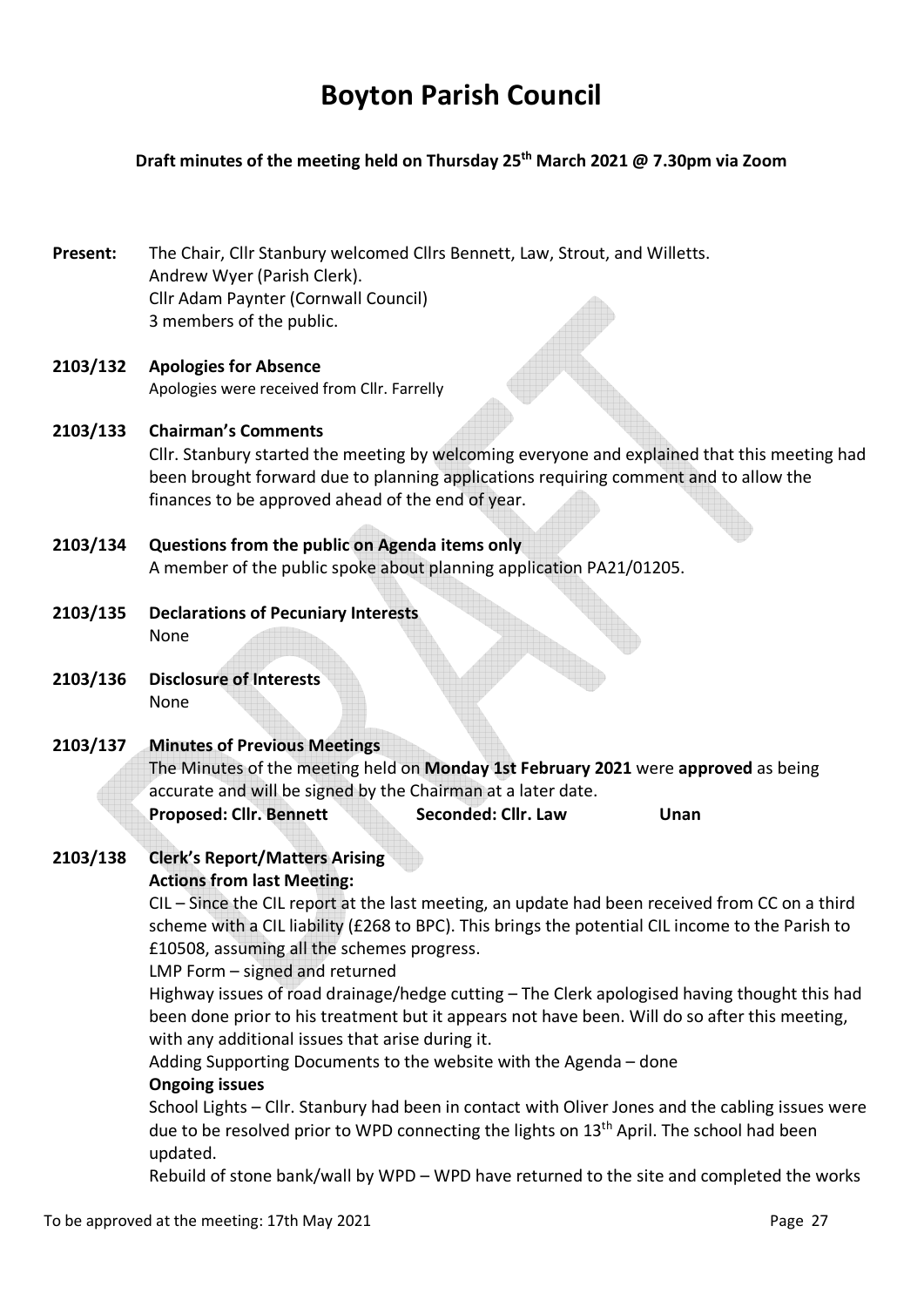Enforcement action – No update, but non expected during investigation works. Bank Account access – still no progress – in person visit by signatories and Clerk to be arranged asap.

# **Further information to share with Councillors.**

Elections – The formal Notice of Election for the upcoming elections (PCC Commissioner, Cornwall Council and Parish Council) have all been published on a new page on the website Elections – The Clerk reminded Councillors about Purdah (pre-election period sensitivity rules) where BPC could not be seen to support or endorse any Party or Candidate. In practice as BPC does not publish much or have a social media account, this is not an issue and BPC work should continue as normal. For Councillors, should they wish to endorse or publicly support a Party/Candidate they could, but to only use their name (as a private individual, rather than "Cllr X of BPC").

Elections – The Clerk drew all Councillors attention to the timescale and restrictions listed in their nomination packs around when they have to submit their paperwork.

S137 allowance for 2021/22 had been confirmed as £8.41.

AGAR – The Council had received the AGAR paperwork and the Clerk had made initial contact with the Internal Auditor (no reply)

The situation may change but at the time of reporting, the first meeting of the new Parish Council would be required to be held physically (not via Zoom) in a Covid secure location between Mon 10<sup>th</sup> May and Monday 24<sup>th</sup> May.

# **2103/139 Planning**

**139.1** The following applications were discussed:

**PA21/01205** New field entrance at Land South of The Old House, Boyton.

Legitimate Planning Considerations were considered:

| General views on compliance with relevant planning policies<br>e.g. within or outside a development boundary. | Like for like replacement                                                                                            |
|---------------------------------------------------------------------------------------------------------------|----------------------------------------------------------------------------------------------------------------------|
| Beneficial and adverse impacts of a development on the local<br>community.                                    | Beneficial that new gateway out of<br>flood plain                                                                    |
| Effects on surrounding buildings (e.g loss of privacy or light) and<br>environment.                           | No issue                                                                                                             |
| Acceptable design, scale, materials and landscaping to fit in with<br>site and/or adjacent buildings.         | Like for like replacement                                                                                            |
| Problems with site access or parking.                                                                         | Improvement                                                                                                          |
| Adequacy of highway network to cope with additional traffic<br>and related safety issues.                     | Improvement                                                                                                          |
| Adequacy of local services and/or infrastructure to cater for a<br>development.                               | N/A                                                                                                                  |
| Particular features existing onsite which should be retained.                                                 | BPC would like to see the hedge<br>be replaced across the current<br>gateway, so no overall loss of this<br>feature. |
| Problems with noise, dust, smell or fumes or any other adverse<br>impact on the amenity of local residents.   | N/A                                                                                                                  |
| Any suggestions to improve the proposed development.                                                          | N/A                                                                                                                  |
| Local Knowledge / Previous History                                                                            | Possible previous sewage works in<br>this field.                                                                     |

It was resolved to submit these comments.

Proposed: Cllr. Willetts Seconded: Cllr. Strout Unan

To be approved at the meeting: 17th May 2021 **Page 28** Page 28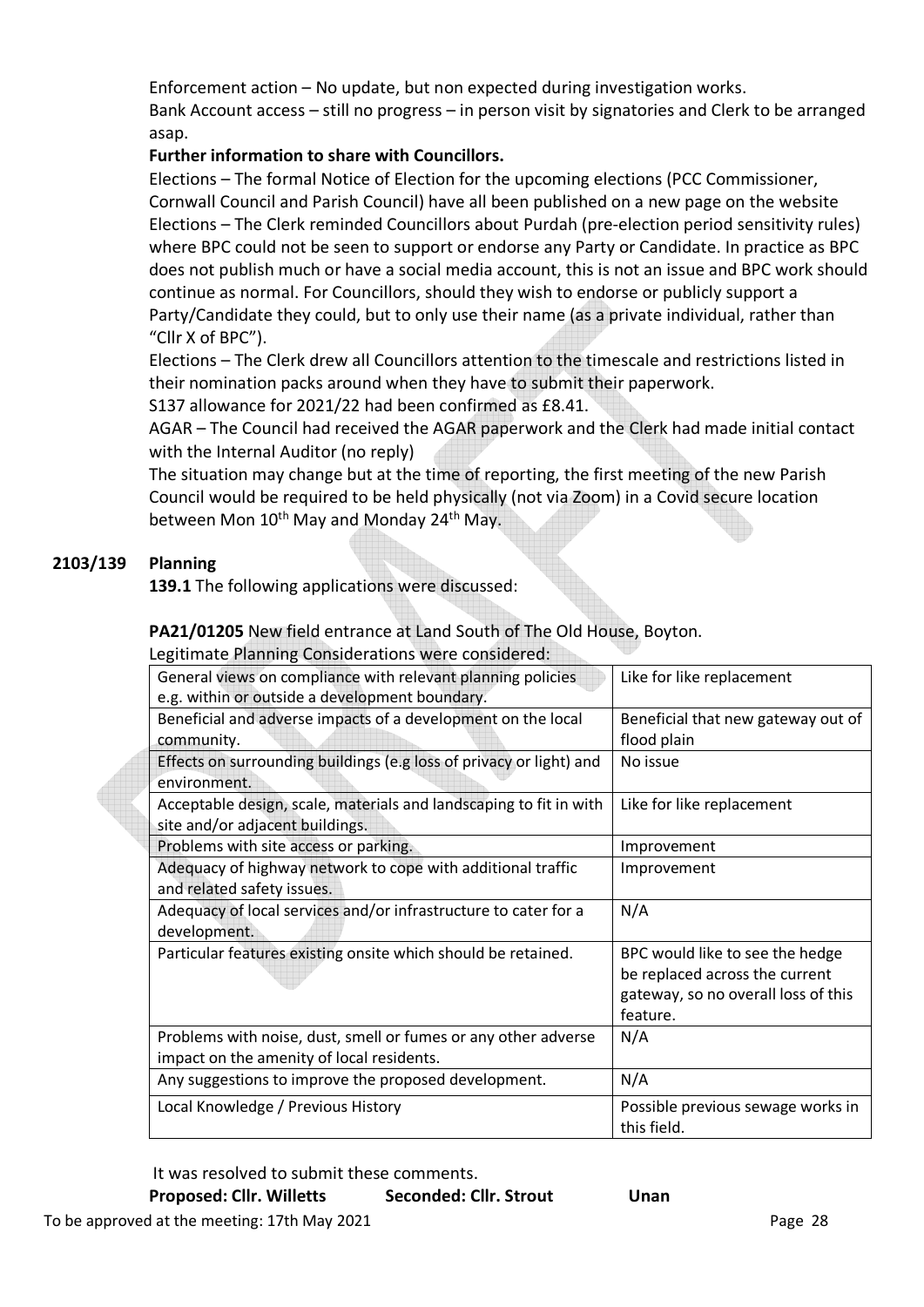| It was resolved to support the application. |                     |      |
|---------------------------------------------|---------------------|------|
| <b>Proposed: Cllr. Strout</b>               | Seconded: Cllr. Law | Unan |

**PA21/01327** Listed Building Consent for new entrances, rear gardens and more at Beardon Barton, Boyton.

It was resolved to support the application.

Proposed: Cllr. Strout **Seconded: Cllr. Law** Unan

**PA21/02124** Proposed roof over livestock gathering area at Land East of Hanley Park, Boyton. Legitimate Planning Considerations were considered:

| General views on compliance with relevant planning policies         | No issue                        |
|---------------------------------------------------------------------|---------------------------------|
| e.g. within or outside a development boundary.                      |                                 |
| Beneficial and adverse impacts of a development on the local        | N/A                             |
| community.                                                          |                                 |
| Effects on surrounding buildings (e.g loss of privacy or light) and | No comment                      |
| environment.                                                        |                                 |
| Acceptable design, scale, materials and landscaping to fit in with  | No comment                      |
| site and/or adjacent buildings.                                     |                                 |
| Problems with site access or parking.                               | N/A                             |
| Adequacy of highway network to cope with additional traffic         | Supportive if Highways Dept are |
| and related safety issues.                                          | happy                           |
| Adequacy of local services and/or infrastructure to cater for a     | N/A                             |
| development.                                                        |                                 |
| Particular features existing onsite which should be retained.       | N/A                             |
| Problems with noise, dust, smell or fumes or any other adverse      | N/A                             |
| impact on the amenity of local residents.                           |                                 |
| Any suggestions to improve the proposed development.                | N/A                             |
| Local Knowledge / Previous History                                  | N/A                             |
|                                                                     |                                 |

| It was resolved to submit these comments.   |                     |      |
|---------------------------------------------|---------------------|------|
| <b>Proposed: Cllr. Bennett</b>              | Seconded: Cllr. Law | Unan |
| It was resolved to support the application. |                     |      |
| <b>Proposed: Cllr. Bennett</b>              | Seconded: Cllr. Law | Unan |

**PA21/02085** Outline permission for the construction of a Dormer Bungalow at Land between Barnfield and Sutton Cottage, Boyton.

It was resolved to resubmit the same views expressed when the original application was submitted and to support the application. Reserving the right to comment differently upon seeing the full planning application.

**Proposed: Cllr. Bennett Seconded: Cllr. Law Unan** 

**139.2** The approval of PA21/00173, a single storey rear extension at The Barn, Darracott Park, Boyton was noted.

**139.3** There were no other planning matters to note.